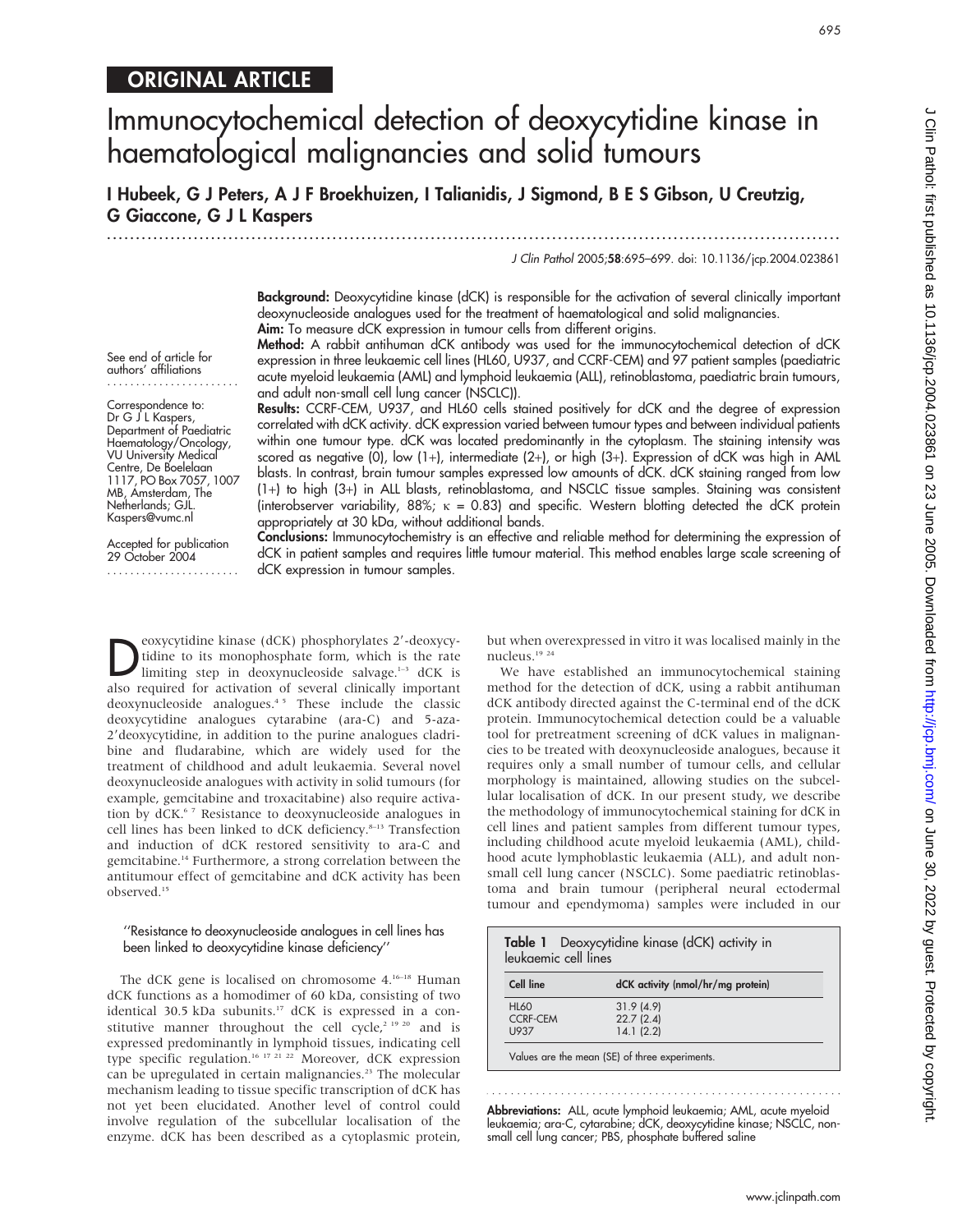

Figure 1 Immunocytochemical staining of deoxycytidine kinase in the leukaemic cell lines. (A) U937 phosphate buffered saline negative control, (B) U937, (C) CCRF-CEM, and (D) HL60.

analyses for comparative purposes, because they are extremely resistant to ara-C in vitro, possibly as a result of a deficiency in dCK.<sup>25</sup> <sup>26</sup>

# MATERIALS AND METHODS Cell lines

The leukaemic cell lines HL60, U937, and CCRF-CEM were cultured as described previously.<sup>27</sup> Cytospin preparations were made with 50 µl cell suspensions (0.5  $\times$  10<sup>6</sup> cells/ml in phosphate buffered saline (PBS) containing 5% human serum albumin). Cytospins were air dried on silica gel for at least 48 hours and subsequently stored at –20˚C.

## Leukaemic samples

Bone marrow or peripheral blood samples taken for routine diagnostic purposes were obtained with informed consent and institutional review board approval from 31 children with de novo AML and 29 children with de novo ALL. Mononuclear cells were separated by density gradient centrifugation (Lymphoprep; density 1.077 g/ml; Nycomed Pharma, Oslo, Norway). Where necessary, the proportion of malignant cells was enriched, as described previously,<sup>28</sup> after which the percentage of leukaemic cells was determined morphologically (May-Grünwald-Giemsa staining; Merck, Darmstadt, Germany) and cytospins were prepared.

# Solid tumours

Primary tumour material was collected with informed consent and institutional review board approval from 12 children diagnosed with a brain tumour (peripheral neural ectodermal tumour ( $n = 7$ ) or ependymoma ( $n = 5$ )) and from 10 patients with retinoblastoma. Tumour samples were collected fresh and under sterile conditions in PBS containing 100 IU/ml penicillin, 100  $\mu$ g/ml streptomycin, and 0.125  $\mu$ g/ ml amphotericin (Gibco BRL, Breda, The Netherlands). Cell suspensions were made as described previously.<sup>25 26</sup> The viability of the cells was determined by trypan blue exclusion. The final percentage of malignant cells was assessed by May-Grünwald-Giemsa staining and cytospin preparations were made.25 Formalin fixed, paraffin wax embedded tumour samples from 15 patients with NSCLC were evaluated. Tissue sections were cut into  $4 \mu m$  thick sections and mounted on poly-L-lysine coated slides. Slides were stored at room temperature.

# Immunocytochemical and histochemical staining

Cryopreserved cytospins were thawed at room temperature (30 minutes). All incubations were performed at room temperature. Cells were fixed using 10% formaldehyde (20 minutes). Endogenous myeloperoxidase was inactivated with PBS/1% H<sub>2</sub>O<sub>2</sub> for 10 minutes. Slides were washed (PBS,  $3 \times 10$  minutes) and blocked (10% normal swine serum; 30 minutes; Sigma, St Louis, Missouri, USA). Slides were incubated with the primary antibody, a rabbit polyclonal anti-dCK antibody,<sup>24</sup> diluted 1/200 in 1% bovine serum albumin/10% pooled human serum/PBS (two hours). After PBS wash steps, the secondary antibody, biotinylated swine antirabbit (1/300 dilution in PBS/1% bovine serum albumin/ 2% pooled human serum, 30 minutes; Dako, Glostrup, Denmark) was applied. Slides were rinsed (PBS) and incubated with horseradish peroxidase conjugated streptavidin (1/100 dilution in PBS/1% bovine serum albumin, 45 minutes; Dako). Peroxidase activity was determined using 1mM 3,39diaminobenzidine (Sigma), 0.05M imidazole (Merck), and  $0.036\%$  H<sub>2</sub>O<sub>2</sub> in 0.05M Tris buffer (pH 7.4) for 10 minutes. Cells were counterstained using Mayer's haematoxylin solution (Merck) and embedded in malinol. CCRF-CEM cells were used as a positive control in each experiment. Negative controls were performed for each sample by omitting the primary antibody. The staining was examined by light microscopy. dCK protein expression was determined by scoring the intensity of the staining: negative (0), low  $(1+)$ , intermediate  $(2+)$ , or high  $(3+)$ , by two observers (IH and AJFB) in independent sessions, without knowledge of each others results.

NSCLC tissue sections were dewaxed and rehydrated by incubation in 100% xylene (2  $\times$  10 minutes), followed by incubation in decreasing ethanol concentrations. Sections were fixed and endogenous myeloperoxidase was blocked (methanol/0.3%  $H_2O_2$ ; 30 minutes). Antigen retrieval was performed by heating the slides in a microwave for 15 minutes in 10mM citrate buffer solution (pH 6.0). Slides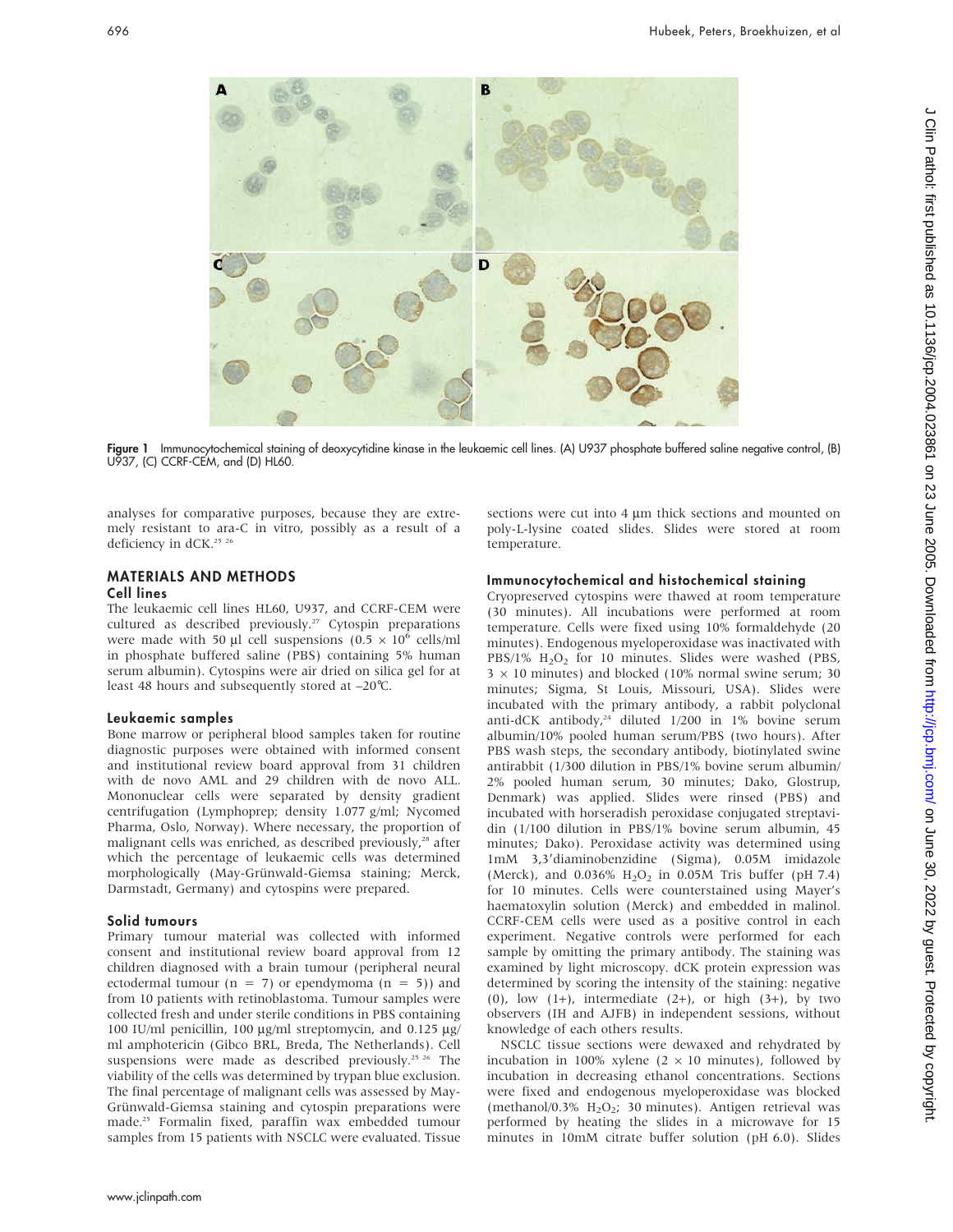

Figure 2 Immunocytochemical staining of deoxycytidine kinase (dCK) in patient samples from different tumour types. (A) An acute myeloid leukaemia sample and (B) a retinoblastoma sample with strong expression of dCK (3+). (C) An acute lymphoid leukaemia sample with weak staining (1+); (D) A brain tumour sample negative for dCK (0). Non-small cell lung cancer tissue stained for dCK: (E) phosphate buffered saline negative control and (F) a sample with high dCK expression (3+)

were cooled down at room temperature for at least 30 minutes and washed (PBS). Non-specific staining was blocked using normal swine serum (1/10 dilution; 10 minutes). The remainder of the protocol was performed as described above.

#### dCK activity assay

dCK activity was determined using <sup>3</sup>H-chlorodeoxyadenosine as a substrate (final concentration 50µM; specific activity, 0.19  $\mu$ Ci/nmol) with 5mM MgATP as phosphate donor and 100mM NaF to prevent nucleotide breakdown, as described in detail previously.<sup>27</sup> Enzyme activity was expressed as nmol <sup>3</sup>H-chlorodeoxyadenosine monophosphate formed/hour/mg protein.

#### Immunoblotting

To determine the specificity of the antibody, immunoblotting was carried out on two leukaemic cell lines (U937 and HL60) and two AML patient samples. Western blotting was performed as described previously by electrophoresis on 12.5% sodium dodecyl sulfate polyacrylamide gels and transfer by electroblotting to nitrocellulose membranes.<sup>27</sup> Purified dCK protein with a histidine tag was used as a positive control. Blocking was performed with blocking buffer (5% non-fat dry milk blocking grade in PBS/0.1% Tween 20 for one hour) and the blot was probed with rabbit antihuman dCK polyclonal antibody (1/5000 dilution; one hour at room temperature) and goat antirabbit secondary antibody conjugated to horseradish peroxidase (1/3000 dilution; one hour at room temperature (Santa Cruz Biotechnology, Santa Cruz, California, USA)). Peroxidase activity was visualised using the enhanced chemiluminescence



Figure 3 Expression of the deoxycytidine kinase (dCK) protein in different tumour types. The acute myeloid leukaemia (AML) and retinoblastoma samples showed high expression of dCK (predominantly 3+). In contrast, the brain tumour samples showed low expression of dCK (0–2+) and in acute lymphoid leukaemia (ALL) samples dCK expression was intermediate (2+). NSCLC, non-small cell lung cancer.

(ECL) kit (Amersham Biosciences, Little Chalfont, Buckinghamshire, UK).

#### **Statistics**

The  $\kappa$  statistic was used to assess agreement between observers.29 Otherwise the data analysis was merely descriptive.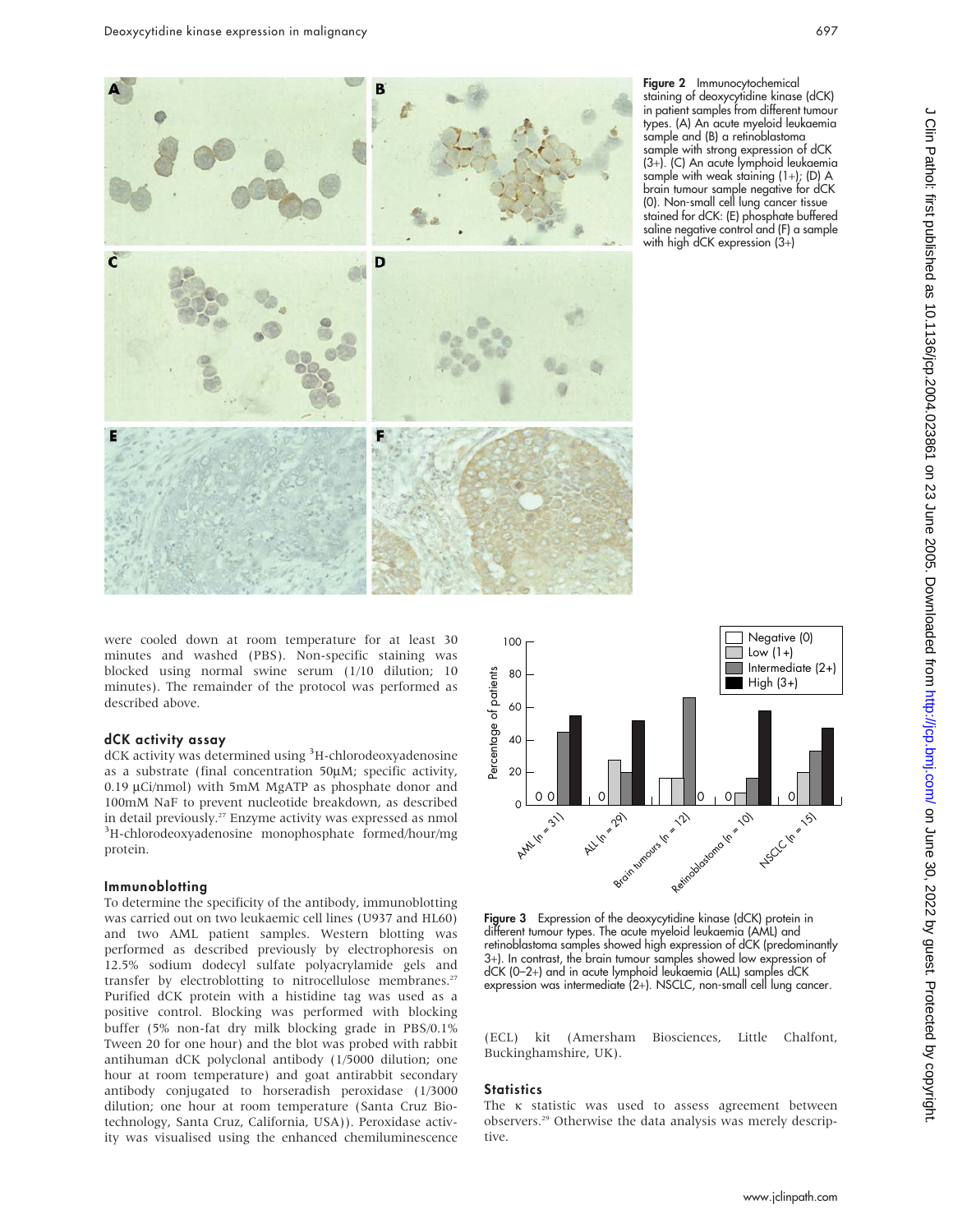# RESULTS

## Immunocytochemistry and histochemistry

Titration of the primary antibody between 1/50 and 1/1000 resulted in optimal staining when a concentration of 1/200 was used. Optimal fixation of cytospins was with 10% formaldehyde. Other fixatives (such as methanol, 4% paraformaldehyde, or acetone) resulted in non-evaluable samples. Good cellular morphology was crucial because cytospins of poor quality resulted in non-evaluable stainings. Negative controls did not stain. HL60, CCRF-CEM, and U937 cells stained positive for dCK, but to different degrees (fig 1). Staining was strongest in the HL60 cells, which also showed nuclear staining, and lowest in U937. In CCRF-CEM and U937 cells dCK was located exclusively in the cytoplasm. Immunocytochemistry and western blotting data were in agreement with dCK activity (table 1). In clinical samples, CCRF-CEM served as a positive control and gave similar staining results in each experiment.

In all tumour samples, expression varied and a predominantly cytoplasmic staining was seen (figs 2, 3). Nuclear staining was also seen in four of 31 AML samples and in two of 29 ALL samples. Expression of dCK was either intermediate (2+) or strong (3+) in AML blasts, but in ALL, retinoblastoma, and NSCLC expression ranged from low (1+) to high (3+). Staining for dCK was weak (1+) or intermediate (2+) in brain tumours. dCK was not detectable in two brain tumour samples. The reproducibility of staining was tested by replicate staining of 10 patient samples and was found to be good (80%). The interobserver variability was low: in 72 of 82 cases the first observation was in agreement ( $\kappa = 0.83$ ); disagreement only involved scores of 2+/3+ (intermediate/ high). At re-examination by both observers agreement was reached, and this consensus was used in the final analysis.

## Western blotting

Western blotting was performed on two cell lines and two AML patient samples to evaluate the specificity of the antibody (fig 4). The band for dCK was located at 30 kDa, as expected, and no bands were seen at 60 kDa. The purified dCK-his protein was clearly visible. No additional bands were seen on the blots, indicating high specificity for dCK in both the leukaemic cell lines and patient samples.

## **DISCUSSION**

We describe the immunocytochemical staining of dCK with a rabbit polyclonal antibody. This method is rapid, reproducible, and can be used to evaluate dCK expression in different malignancies. Although various antibodies against dCK have been described and used for western blotting, immunocytochemistry of patient samples has not been reported previously.19 23 24 The antibody was highly specific on both western blotting and immunocytochemistry. The specificity



**Figure 4** Western blot using the anti-deoxycytidine kinase (dCK) antibody (1/5000 dilution) on the leukaemic cell lines HL60 and U937, purified dCK protein (dCK-his), and two AML patient samples. Samples (20  $\mu$ g protein) were loaded in duplicate and  $\beta$  actin was used for normalisation. The band for dCK was located at 30 kDa, as expected. The purified dCK protein band was located slightly higher because of the histidine tag. No additional bands were seen. The intensity of the band for the CCRF-CEM cells was intermediate, as described previously.<sup>2</sup>

of this antibody was tested earlier and found to be blocked by the same recombinant dCK used as a control in fig 4.24 The interobserver variability was good. In patient samples, it was possible to discriminate between negative, low, intermediate, and high expression of dCK. There were clear differences between tumour types. In most samples, dCK was located exclusively in the cytoplasm, which is in agreement with previous studies that also describe dCK as a cytoplasmic enzyme.<sup>2 18</sup> However, a study by Johansson et al reported that dCK can be found in the nucleus and that the N-terminal region (amino acids, 6–23) of the dCK protein contains a nuclear import signal.<sup>19</sup> Hatzis et al showed that dCK is predominantly located in the cytoplasm in several cell types, but when overexpressed it was mainly located in the nucleus.24 Our study shows that nuclear localisation can be seen in several AML and ALL samples with high dCK expression. Nuclear staining was never seen in samples with a low or intermediate degree of dCK expression. Retinoblastomas showed positive staining, although they are highly resistant to ara-C in vitro.<sup>25 30</sup> The presence of a mutation in the retinoblastoma tumour suppressor gene, characteristic for this disease, possibly encodes for general drug resistance. Brain tumour samples, which are also very resistant to ara-C in vitro, $26$  showed weak dCK staining. Therefore, dCK expression might play a role in ara-C resistance in this tumour type.

# ''Brain tumour samples, which are very resistant to cytarabine in vitro, showed weak deoxycytidine kinase staining''

The patients with AML included in our study were all treated with ara-C containing protocols. Unfortunately, we were not able to assess the relation between dCK protein expression and in vivo response to treatment because of the heterogeneity of the treatment received. Patients were treated according to different treatment regimens and several different dosing schedules. However, we are currently assessing the relation between dCK protein expression and in vitro ara-C sensitivity. In addition, we are using immunocytochemistry to screen a large group of samples from patients with NSCLC, who have been treated with gemcitabine, for pretreatment dCK expression and its relation to in vivo response.

Our study shows that immunocytochemistry is an effective method to determine the degree of expression of dCK in patient samples, and only requires a small amount of tumour material. This will enable the evaluation of dCK expression as a predictor of initial response to treatment and final outcome.

# Take home messages

- We measured the immunohistochemical expression of deoxycytidine kinase (dCK), which is responsible for the activation of several clinically important deoxynucleoside analogues used for the treatment of haematological and solid malignancies, in several cell lines and tumour types
- Immunocytochemistry was found to be an effective and reliable method for determining the expression of dCK in patient samples and required little tumour material
- The use of this method will enable the evaluation of dCK expression as a predictor of initial response to treatment and final outcome